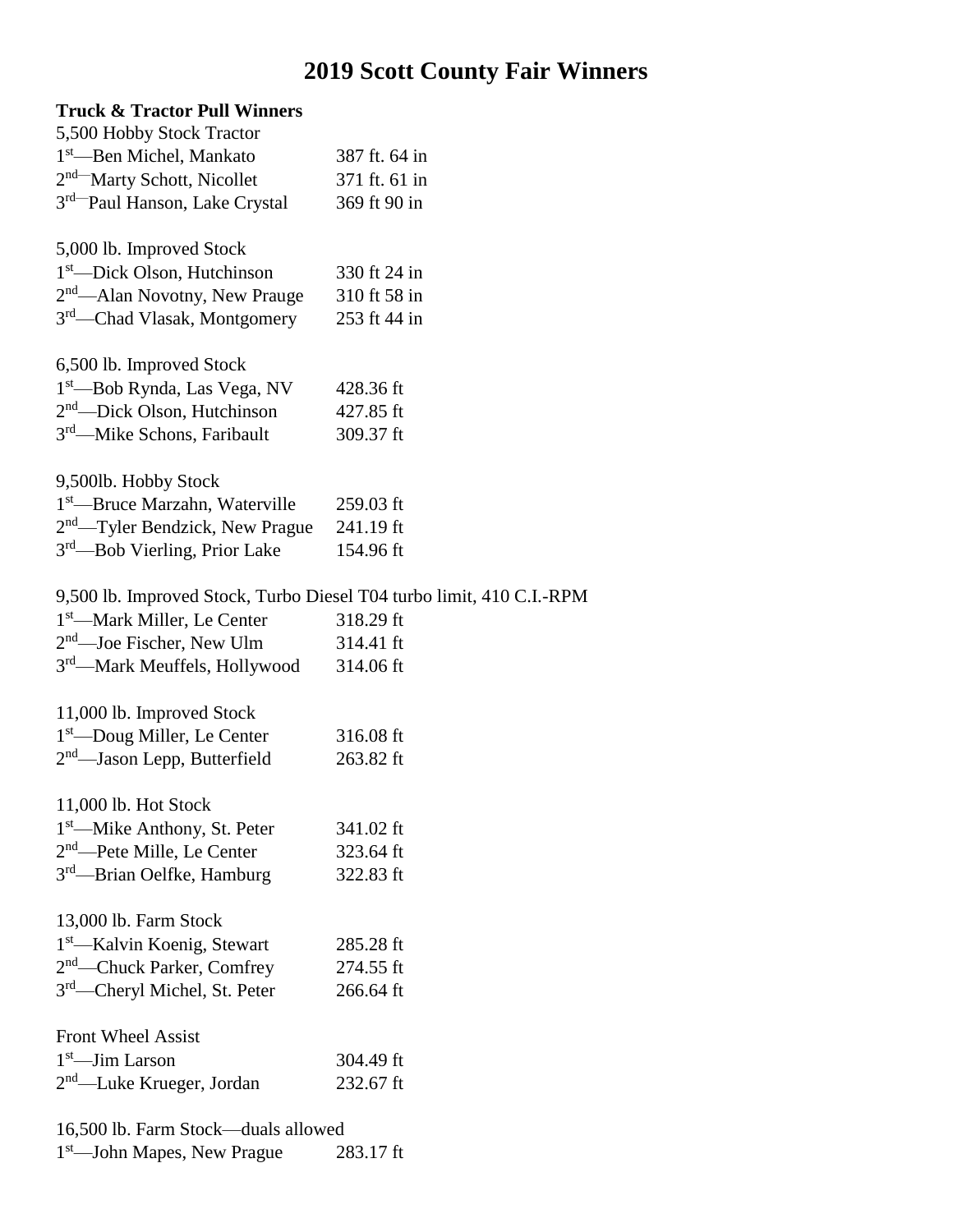| 16,500 Hot Farm-Duals Allowed                                 |                 |
|---------------------------------------------------------------|-----------------|
| 1 <sup>st</sup> —Val Miller, Le Sueur                         | 3566.19 ft      |
| 2 <sup>nd</sup> —Ivan Kohout, Jordan                          | 313.15 ft       |
| 9,500 lb. Super Farm                                          |                 |
| 1 <sup>st</sup> -Brad Lanttl, Annandale                       | 303.48 ft       |
| 2 <sup>nd</sup> —Luke Krueger, Eagle Lake                     | 299.6 ft        |
| 3rd-Jack Decker, Waverly                                      | 296.47 ft       |
| 5,800 lb. Street Modified                                     |                 |
| 1 <sup>st</sup> —Troy Kaisershot, Lonsdale                    | 363 ft 7.32 in  |
| 2 <sup>nd</sup> —Harry Pemrick, Faribault                     | 347 ft 1.32 in  |
| 3rd—Jake Meuffels, Shakopee                                   | 340 ft 6.48 in  |
| 6,200 Superstock 4 Wheel Drive                                |                 |
| 1 <sup>st</sup> —Shantay Krumrey, Buffalo Lake 374 ft 3.48 in |                 |
| 8,200 lb. Stree Modified Diesel                               |                 |
| 1 <sup>st</sup> —Kyle Heuer, New Germany                      | 437 ft 10.8 in  |
| 2 <sup>nd</sup> —Chas Krueger, Le Center                      | 421 ft 11.64 in |
| 3rd-Colton Sailor, Milaca                                     | 331 ft 5.04 in  |
| Road Semis                                                    |                 |
| 1 <sup>st</sup> -Nick Lano, Shakopee                          | 356.26 ft       |
| 2 <sup>nd</sup> —Mike Adams, Belle Plaine                     | 341.02 ft       |
| 3rd-Kurt Lano, Shakopee                                       | 281.19 ft       |
| Open Semis                                                    |                 |
| 1 <sup>st</sup> -Chet Schug, NYA                              | 368 ft          |
| 2 <sup>nd</sup> —Scott Cornelius, Jordan                      | 230 ft 408 in   |
| 3 <sup>rd</sup> —Luke Cornelius, Jordan                       | 203 ft 432 in   |
| <b>4-H Hay bale Decorating Contest</b>                        |                 |
| 1 <sup>st</sup> Horse Club                                    |                 |
| 2 <sup>nd</sup> New Prague Boosters                           |                 |
| 3 <sup>rd</sup> Credit River Comets                           |                 |

## **4-H Face in the Hole**

1 st Helena Helpers 2<sup>nd</sup> New Prague Boosters

# **Strongman Competition**

Heavyweight 1 st—Matt Moeller 2<sup>nd—</sup>Isaac Wittinger 3<sup>rd</sup>—Andy Mortenson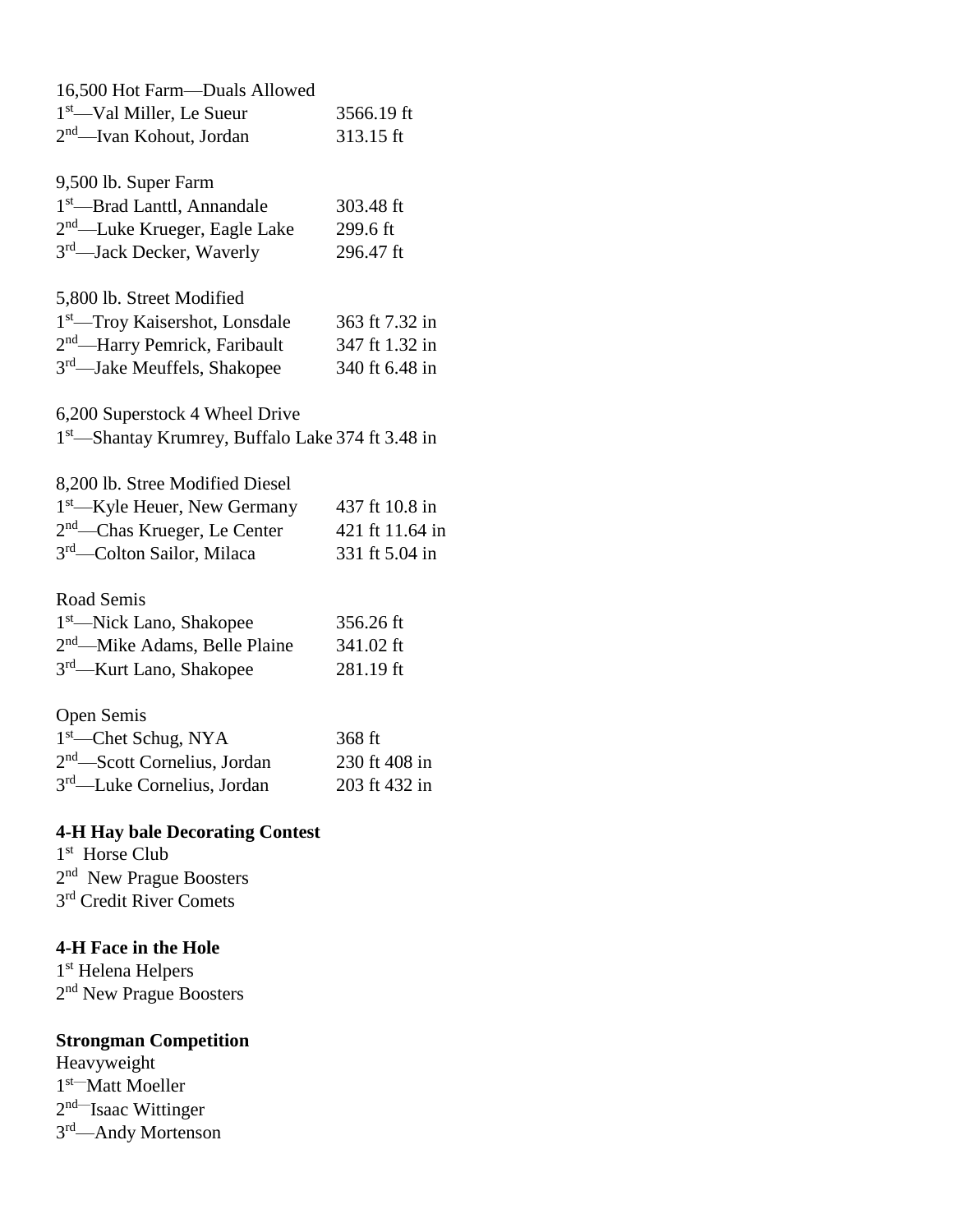Lightweight 1 st—Jason Juran 2<sup>nd—</sup>Nick Gagnon 3<sup>rd</sup> Kyle Sellner

Women's' 1 st—Victoria Harren 2<sup>nd—</sup>Paige Woldt 3<sup>rd</sup>—Sue Nguyen

#### **Kids Petal Pull**

Age 4 1 st—Alexaadra Raddatz, Belle Plaine 2<sup>nd</sup>—Asher Derendal, Prior Lake 3 rd—Tayson Lingl, Willmar

Age 5 1 st—Peter Hennen, Belle Plaine 2<sup>nd</sup>—Eli Decann, Hanska 3rd-Holden Kelm, Belle Plaine

Age 6 1 st—Quentin Aronson, Belle Plaine 2<sup>nd</sup>—Tiegon Jacckels, New Prague 3rd—Michael Straub, Shakopee

Age 7 1 st—Luke Hennen, Belle Plaine 2<sup>nd</sup>—Attley Haas, Le Sueur 3 rd—O Lean Rennern, Shakopee

Age 8 1 st—Aia Bommelyn, Belle Plaine 2<sup>nd</sup>—Preslie Westland, Mayer 3<sup>rd</sup>—Mason Kes, Savage

Age 9 1 st—Henry Hennen, Belle Plaine 2<sup>nd</sup>—Aubrey Haas, Le Sueur 3<sup>rd</sup>—Victor Plateer, Mayer

Age 10 1<sup>st</sup>—Mallory Kelm, Belle Plaine 2<sup>nd</sup>—Mya Bommelyn, Belle Plaine 3<sup>rd</sup>—Abigail Stewen, Chaska

Age 11 1<sup>st</sup>—Alex Haas, Le Sueur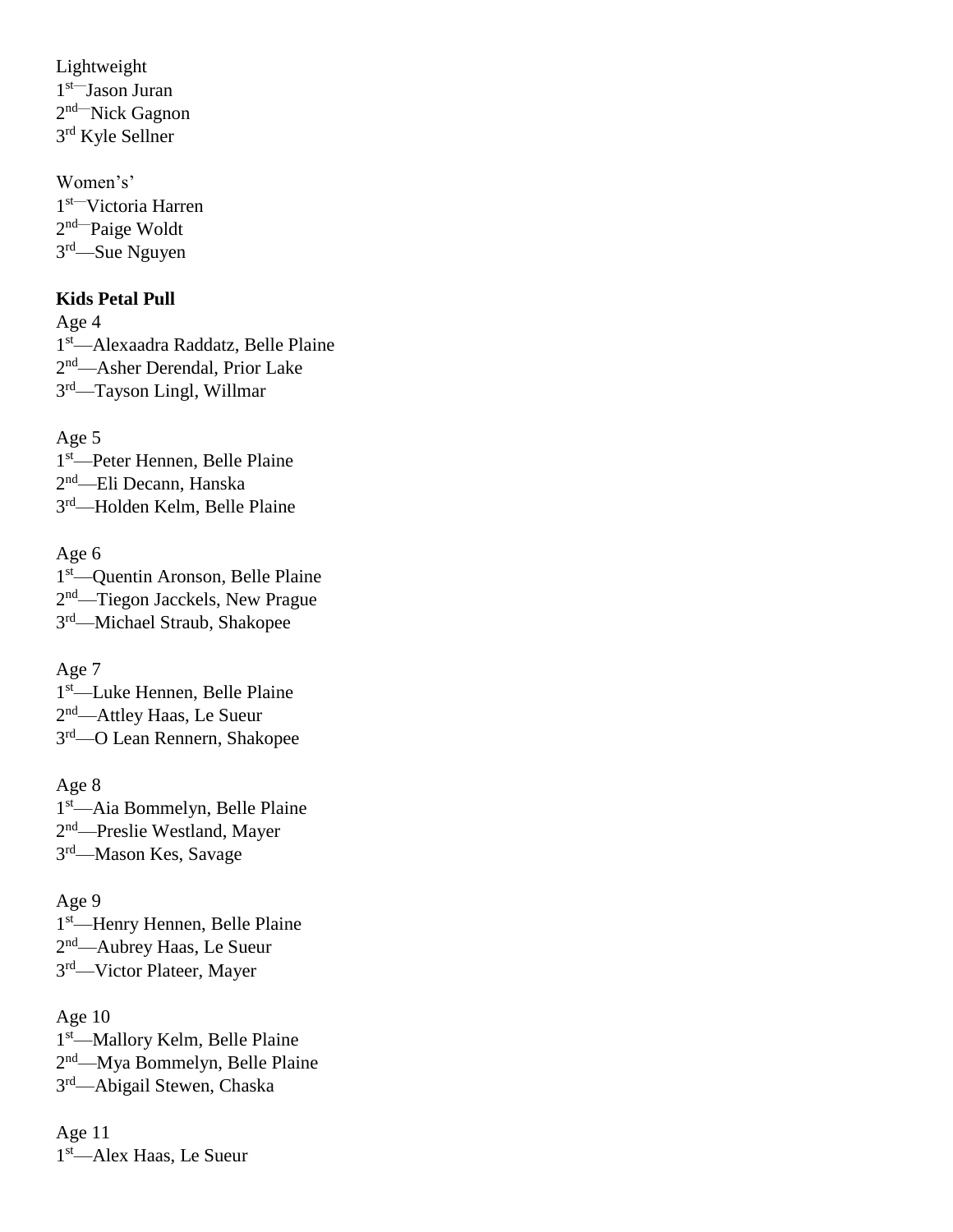2<sup>nd</sup>—Rachel Gregory, Jordan

#### **Talent Show**

1 st Preteen—Tucker Kase 2<sup>nd</sup> Preteen—Julian Riemer 3<sup>rd</sup> Preteen—Adelyn Petersen

1<sup>st</sup> Teen-Avery Flanders 2 nd Teen—Sami Tiede 3<sup>rd</sup> Teen—Lucy Azinger 4 th Teen—Claudia Russell

1 st Open—Tim Bowers 2<sup>nd</sup> Open—Shamrock Adams

#### **Demo Derby**

80's Chain 1 st—Tim Shutrop, Waldorf 2<sup>nd—</sup>Ryan Schmitt, Belle Plaine 3<sup>rd</sup>—Jeff Chermak, Chanhassen Melon—Jason Uecker, Howard Lake Sledge—Mike Ashman, Hamburg

Trucks 1<sup>st-</sup>Mike Ruff, Cologne 2<sup>nd—</sup>Shawn Firle, Jordan 3<sup>rd—</sup>Mark Elsenpeter, Jordan Melon—Mark Elsenpeter, Jordan Sledge—Shawn Firle, Jordan

Classic 1<sup>st</sup>—Chris Stang, Belle Plaine 2<sup>nd</sup>—Scott Schmitt, Jordan 3 rd –Dan Schmitt, Belle Plaine Melon—Howard Elsenpeter, Greenfield Sledge—Howard Elsenpeter, Greenfield

Mid-size: 1<sup>st—</sup>Trase Wencl, New Prague 2<sup>nd</sup> —Dana Yochim, Shakopee 3<sup>rd</sup> –Kyle Bathke Melon—Trase Wencl Sledge—Corey Johnson

Powder Puff 1 st—Kenzie Elsenpeter, Jordan 2<sup>nd—</sup>Brittnay Ashman, Hamburg 3<sup>rd</sup>—Caitlin Elsenpeter, Jordan